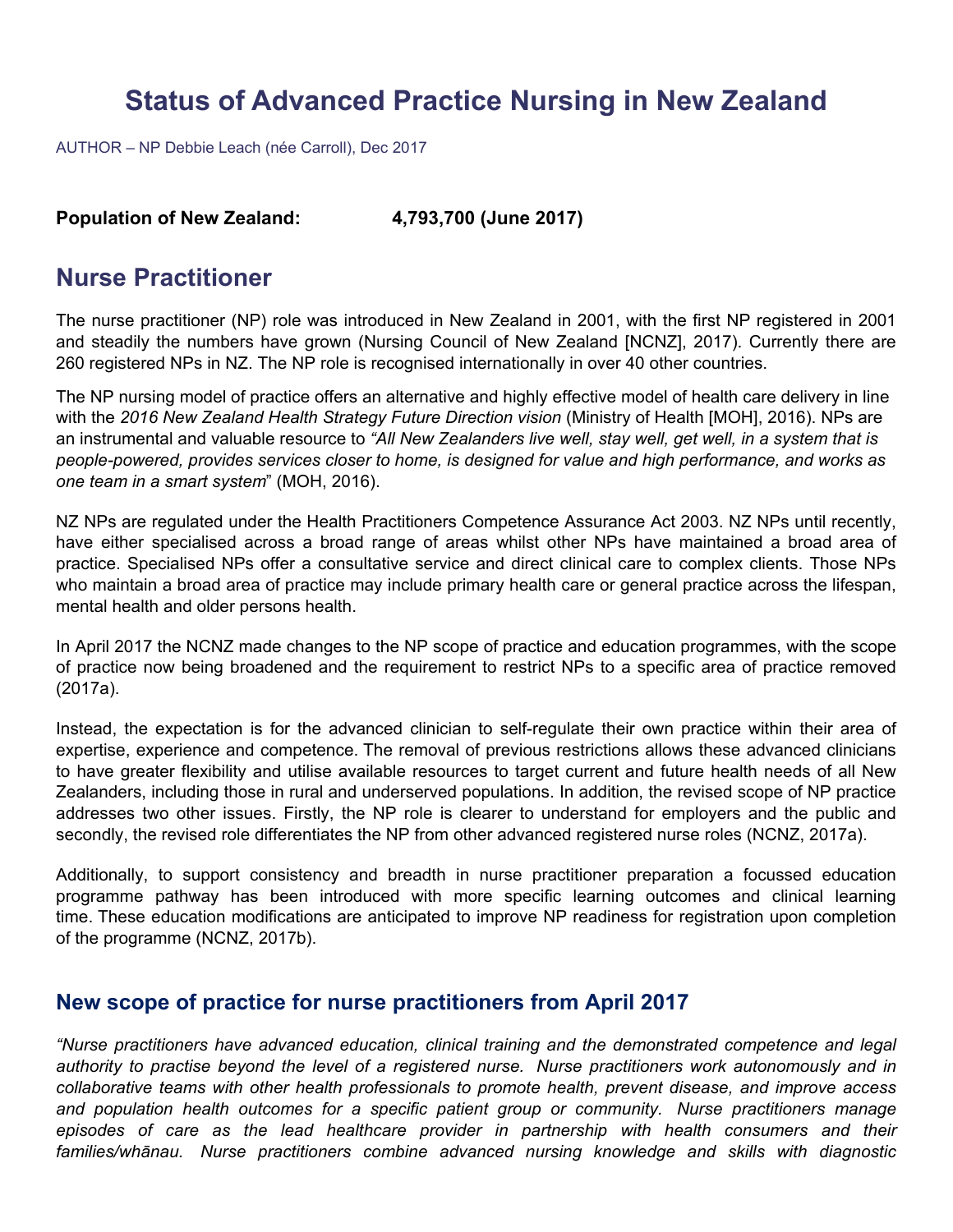*reasoning and therapeutic knowledge to provide patient-centred healthcare services including the diagnosis*  and management of health consumers with common and complex health conditions. They provide a wide *range of assessment and treatment interventions, ordering and interpreting diagnostic and laboratory tests, prescribing medicines within their area of competence and admitting and discharging from hospital and other healthcare services/settings. As clinical leaders, they work across healthcare settings and influence health service delivery and the wider profession" (NCNZ, 2017c).* 

#### **Critical Mass and Future Nursing Workforce**

Numerous nursing cohort reports, workforce statistics and projections (2010-2035) can be found at:

<http://www.nursingcouncil.org.nz/Publications/Reports-and-workforce-statistics>

#### **Regulation and Education**

Much consultation has been undertaken on the NP scope of practice and education programme (NCNZ, 2014). To register in the NP scope of practice, certain criteria and qualifications are required:

- Registration with the Nursing Council of New Zealand in the registered nurse scope of practice; and
- a minimum of four years of experience in an area of practice; and
- the completion of an approved clinical master's degree programme for the nurse practitioner scope of practice. The programme must include relevant theory and a minimum of 300 hours of clinical learning; and/or
- the completion of an equivalent overseas clinically focused master's degree qualification which meets the requirements specified in c. above; and
- passing an assessment against the nurse practitioner competencies by a Council approved panel

The themes of competence for the NP scope of practice are:

- Provides safe and accountable advanced practice
- Assesses, diagnoses, plans, implements and evaluates care
- Works in partnership with health consumers
- Works collaboratively with health care teams
- Works to improve the quality and outcomes of healthcare (NCNZ, 2017c)

#### **Continuing Competence**

Every three years NPs are required to provide evidence of continued competence (NCNZ, 2017c), when applying for their annual practising certificate. The evidence includes:

- Ongoing peer review of their prescribing practice by an authorised prescriber; and
- At least 40 hours per year of professional development over a 3-year period; and
- At least 40 days per year of ongoing nursing practice as NP over a 3-year period.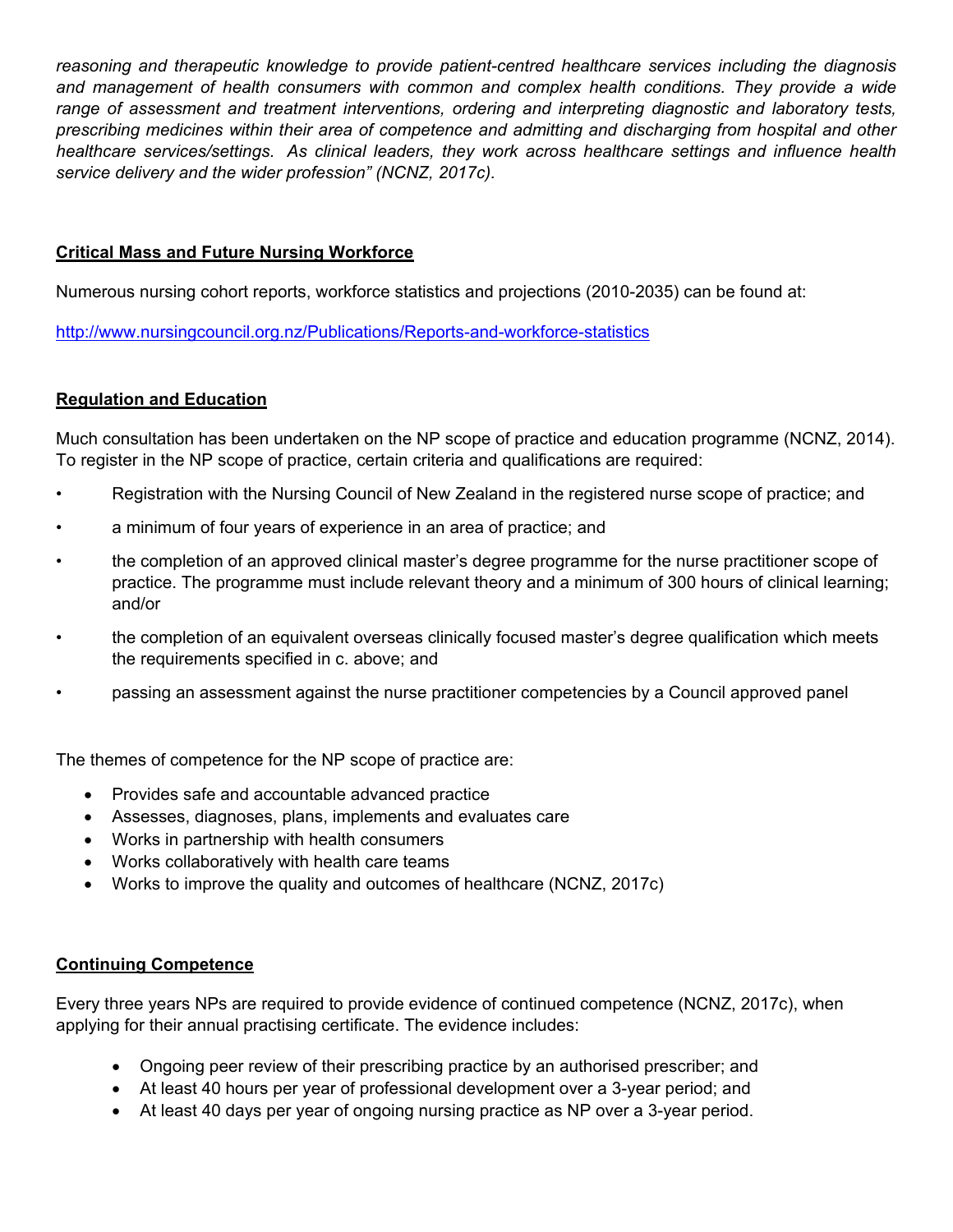#### **Prescribing Authority**

NZ NPs have arguably some of the broadest prescribing rights in the world and are authorised to prescribe under the Medicines Act 1981. As well as carrying out tasks and activities previously done by medical practitioners, NPs also have the same prescribing rights as medical practitioners in New Zealand (Ministry of Health [MOH], 2017). The Misuse of Drugs Regulations 1977 allows NPs to prescribe Class A, B and C controlled drugs (CDs) within their scope of practice. This includes Class A and B CDs for up to one month's supply and up to three months' supply for Class C CDs.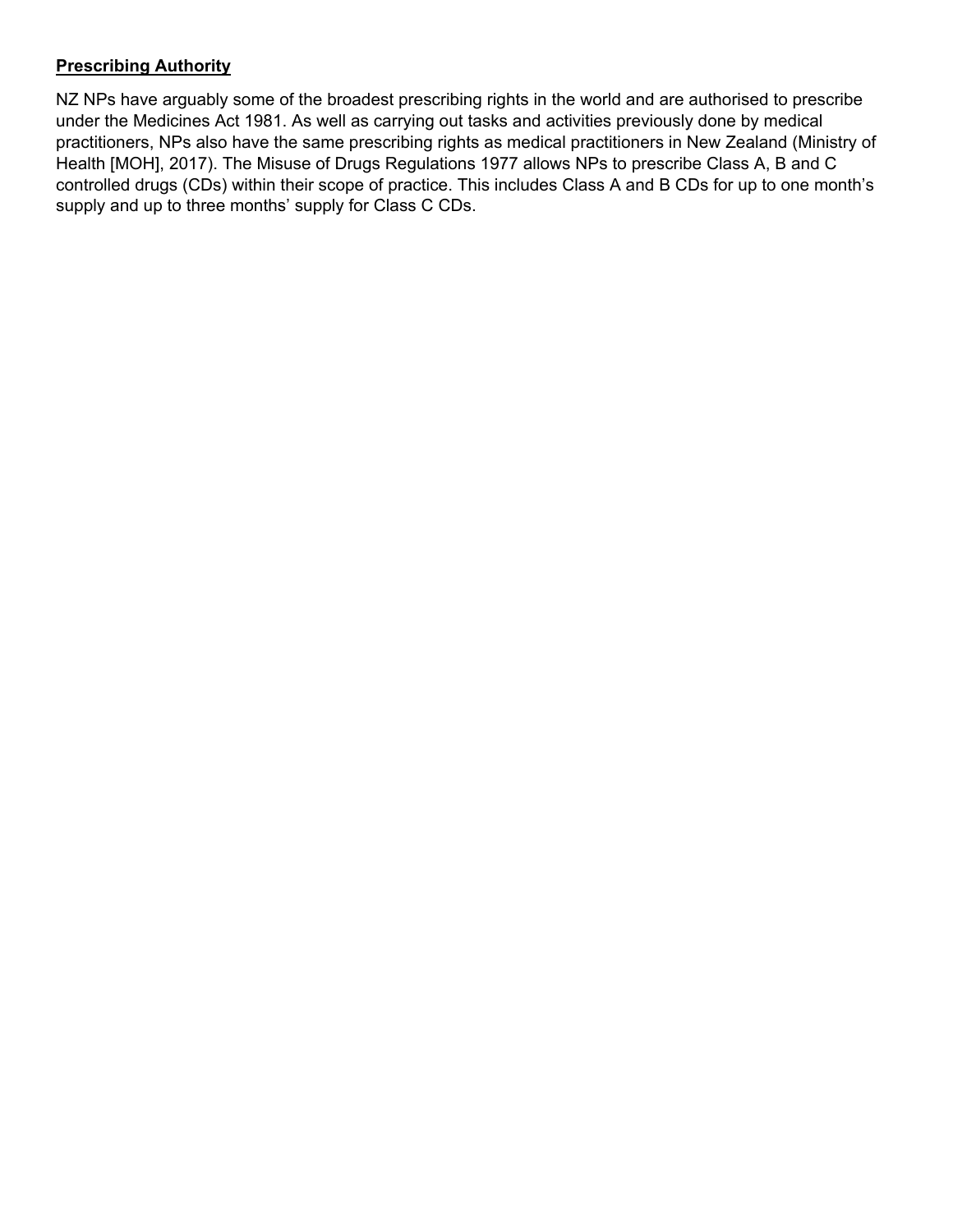# **Registered Nurse Prescribing**

As well as NPs prescribing, since 6 July 2017 there has been introduction of registered nurse (RN) prescribing (NCNZ, 2017). Introduction of the Medicines (Designated Prescriber) – Registered Nurses Prescribing in Community Health where under sections 105 and 105B of the New Zealand Medicines Act 1981 and the Medicines (Designated Prescriber – Registe[red Nurses\) Regulations 2016, the N](http://www.nursingcouncil.org.nz/)CNZ entitles RNs to prescribe prescription medicines as per the NCNZ website: www.nursingcouncil.org.nz.

Two classes of RN prescribing authority exist under the regulation introduced 20 September 2017, under the Medicines Act 1981, allowing RNs to prescribe.

- *1. "RN prescribing in primary health and specialty teams -prescribe from a schedule of common medicines for common and long-term conditions*
- *2. Registered nurse prescribing in community health -prescribe from a limited schedule of medicines. This is being trialled in 2017" (NCNZ, 2017d)*

Again, there are specific RN criteria, education and training requirements for prescribing in these classes – see mor[e at http://www.nursingcouncil.org.nz/Publications/Gazette-notices](http://www.nursingcouncil.org.nz/Publications/Gazette-notices)

#### **Reading**

What is a NP <http://www.nurse.org.nz/what-is-a-np-general-information.html>

Nurse practitioners in New Zealand – Ministry of Health <http://www.health.govt.nz/our-work/nursing/nurses-new-zealand/nurse-practitioners-new-zealand>

Nurse Practitioners New Zealand <http://www.nurse.org.nz/npnz-nurse-practitioners-nz.html>

[New Zealand Health Strategy http://www.health.govt.nz/system/files/documents/publications/new-zealand](http://www.health.govt.nz/system/files/documents/publications/new-zealand-health-strategy-futuredirection-2016-apr16.pdf)health-strategy-futuredirection-2016-apr16.pdf

#### **Prescribing Background Reading**

Medical Council of New Zealand. (2017). Good Prescribing Practise. Retrieved from the World Wide Web <http://www.mcnz.org.nz/assets/News-and-Publications/Statements/Good-prescribing-practice.pdf>

Medsafe is the current New Zealand Medicines and Medical Devices Safety Authority [http://www.medsafe.govt.nz](http://www.medsafe.govt.nz/)

The Health Quality and Safety Commissio[n www.hqsc.govt.nz](http://www.hqsc.govt.nz/)

World H[ealth Organisation. \(1994\). Guide to good prescribing: A prac](http://www.who.int/dsa/cat98/PharmCat2002.pdf?ua=1)tical manual. Retrieved from the World Wide Web: http://www.who.int/dsa/cat98/PharmCat2002.pdf?ua=1